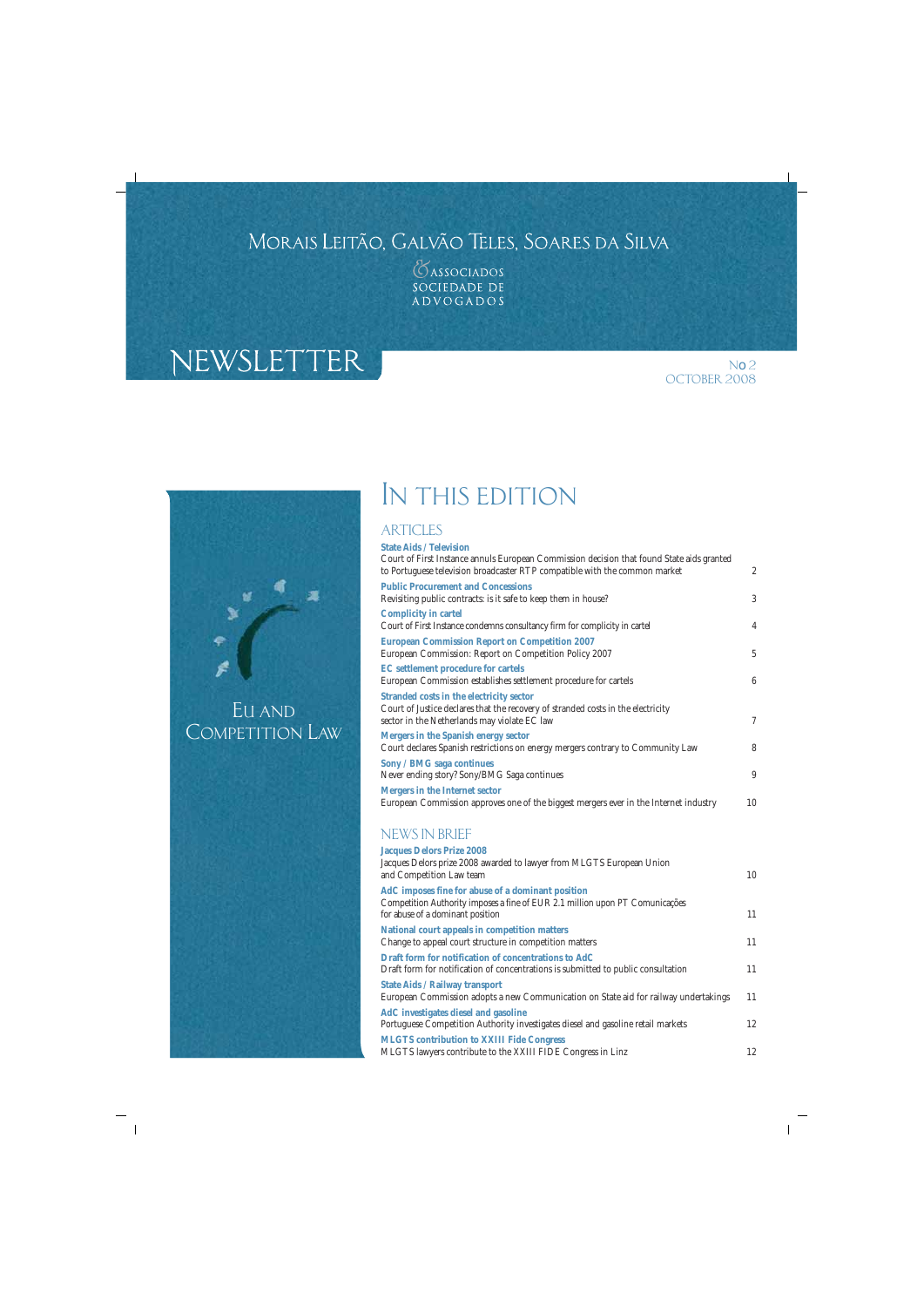## Court of First Instance annuls European Commission decision that found state aids granted to Portuguese television broadcaster RTP compatible with the common market

Carlos Botelho Moniz / Eduardo Maia Cadete cmoniz@mlgts.pt / maiacadete@mlgts.pt

he Portuguese private television broadcaster SIC - Sociedade Independente de Comunicação, S.A. (SIC), by application lodged on December 31, 2003, brought an annulment action before the Court of First Instance of the European Communities against the European Commission. The applicant claimed that the Court should annul the Commission Decision of October 15, 2003, "*Regarding ad hoc measures implemented by Portugal for* RTP" (Decision).<sup>1</sup> **T** 

This decision deals essentially with ad hoc measures adopted by the Portuguese government in favour of the public Portuguese broadcaster RTP - Radiotelevisão Portuguesa (RTP) in the period between **1992 and 1998** in an amount that exceeds **339 million euros**, which corresponds to increases in RTP's share capital (233.4 million euros), a subordinated loan granted by the Portuguese Public Debt Stabilisation Fund (99.8 million euros) and rescheduling of debt due to the national social security system into 120 instalments and a waiver of interest and fines for late payment (over 6 million euros).

"The European Commission sustains in the Decision, appealed by SIC, that these funding measures adopted by the Portuguese Government in favour of RTP benefit from the exemption on the ban of state aid for companies entrusted with a service of general economic interest, as provided in Article 86(2) EC."

The European Commission sustains in the Decision, appealed by SIC, that these funding measures adopted by the Portuguese Government in favour of RTP benefit from the exemption on the ban of state aid for companies entrusted with a service of general economic interest, as provided in Article 86(2) EC. From the Commission's perspective, these amounts transferred by the Prtuguese Government to RTP are proportionate and do not overcompensate the net costs of the public service mission entrusted to the public tlevision broadcaster RTP.

In its appeal SIC stressed that effective mechanisms were not in place in the period 1992 to 1998 to ensure successful monitoring of the fulfilment of RTP's public service obligations, pursuant namely to RTP's Concession Contracts for Public Service Television signed in 1993 and 1996.

The Concession Contracts provide that the costs reported by RTP regarding the execution of the television broadcasting public service must be subject to an annual external audit with the specific purpose of verifying the costs incurred by RTP with the public broadcasting service, and thereby ensuring an independent monitoring of RTP's activities.

However, as recognized by the Court in the ruling, those external audits where not systematically executed. Therefore it is impossible to assess if the funds granted to RTP by the Portuguese Government were adequate and proportionate in light of the costs incurred by the television broadcaster with the public service remit.

Therefore, the Court finds in the judgment:

"255. (…) the Commission failed to place itself in a position in which it had information which was sufficiently reliable available to it to determine the public services actually supplied [by RTP] and the costs [by RTP] actually incurred in supplying them. In the absence of such information, the Commission was unable to proceed subsequently to a meaningful verification of the proportionality of the costs of the public services [of RTP] and was unable to make a valid finding that there had been no overcompensation [by the Portuguese Government] of the public service costs."

For this reason, the Court annulled Article 1 of the Commission's Decision, as it considered that there were no reliable guarantees that the net costs of the public service tasks entrusted to RTP had not been overcompensated.

In addition, the Court also partially annulled Article 2 of the Decision, as it ruled that the unlimited exemption provided to RTP by the Portuguese Government, from payment of any charges and fees to all registration departments and to all authorities and public bodies in respect of any act of inscription, registration or annotation, constitutes state aid - in opposition to the legal perspective sustained by Commission in the Decision.

"In this context, it is particularly relevant that the judgment recognizes the inexistence of external independent audits of RTP's public service remit and THAT, IN THE ABSENCE OF SUCH information, the Commission is unable to proceed subsequently to a meaningful verification of the proportionality of the costs of the public services."

An appeal, limited to points of law only, may be brought before the Court of Justice against this judgment, within two months of its notification to the Commission's services.

If the appeal is not lodged, or if the Court of Justice upholds the ruling from the Court of First Instance, the European Commission shall be obliged to adopt a new decision, in accordance with the judgment provided by the Court of First Instance.

In this context, it is particularly relevant that the judgment recognizes the inexistence of external independent audits of RTP's public service remit and that, in the absence of such information, the Commission is unable to proceed subsequently to a meaningful verification of the proportionality of the costs of the public services and is unable to make a valid finding that there is no overcompensation of the public service costs.

In the end the European Commission may be obliged to confirm the unlawfulness of these state measures and request that the Portuguese authorities recover the aids granted to RTP in the amount of 339 million euros, including interest at an appropriate rate.

'*See* judgment of the Court of First Instance, «SIC / European Commission», June 26, 2008, case T-442/03, regarding funding measures granted by the Portuguese Republic in favour of the public service broadcaster RTP (available at http://curia.europa.eu ).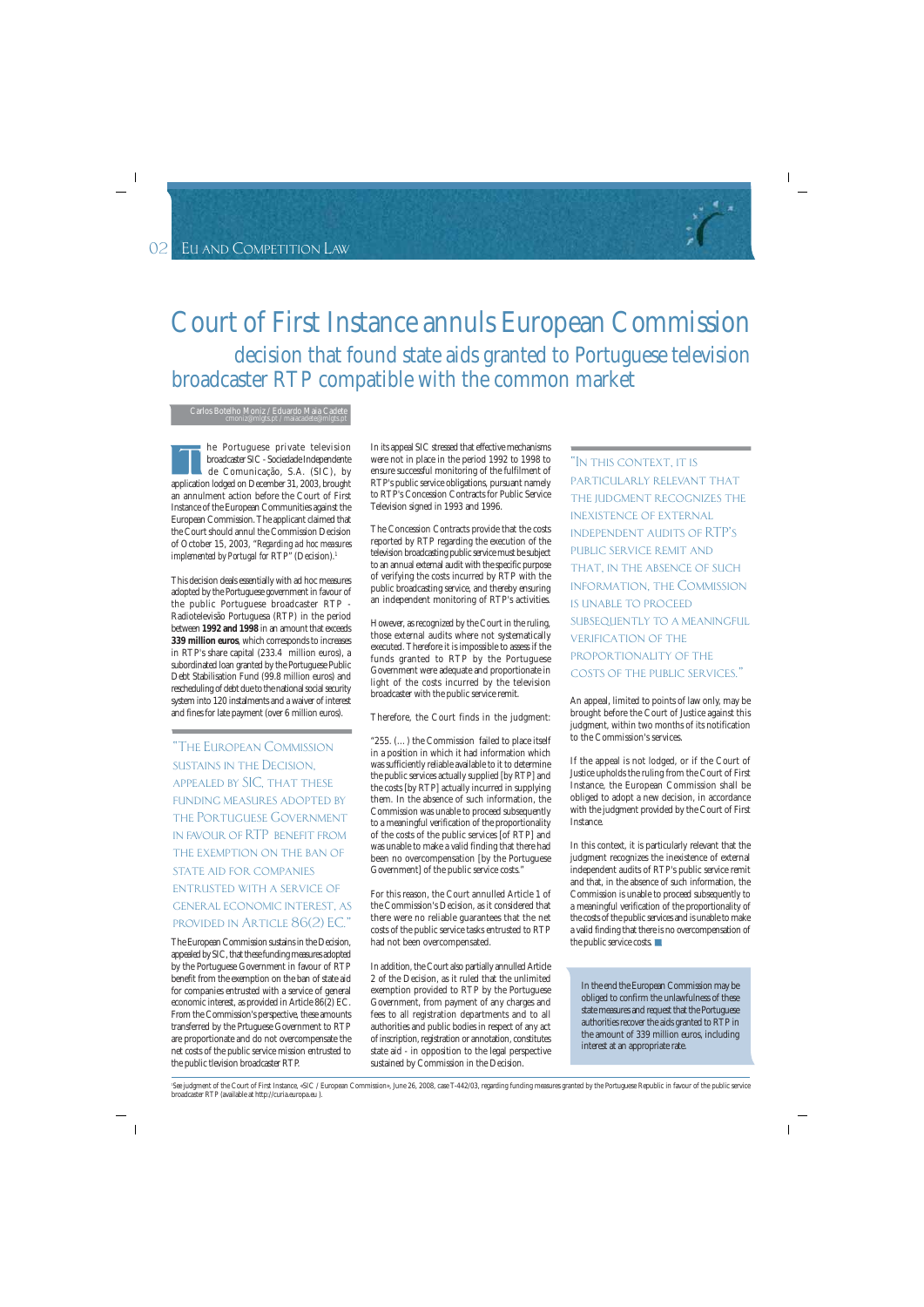## Revisiting public contracts: is it safe to keep them in house?

quim Vieira Peres vieira.peres@m

n April 12, 2008, the Commission published an "interpretative communication on public procurement and concessions to institutionalized public-private partnerships (IPPP)"1 consolidating the general principles applicable to public contracts and concessions. O

In a related development, on June 4, 2008, the opinion of Advocate General Verica Trstentjak became public with reference to Process C-324/07 (Coditel Brabant), a decision upon which is pending in the European Court of Justice (ECJ), pursuant to a preliminary ruling ordered by the "Conseil d'État" (Belgium)2 regarding the interpretation and application of public contracts and concessions rules.

The relevant preliminary question is whether it is mandatory, according to the applicable rules, to call for a tendering procedure when a municipality ("Commune d'Uccle") intends to transfer the operation of its cable television network to an entity which results from an exclusive inter-municipal cooperative – an entity which the former is a member of – and which has no private capital participations.

"The participation, even as a minority, of a private undertaking in the capital of a company in which the contracting entity in question is also a participant, excludes, in any event, the possibility of an in-house relationship between THE CONTRACTING ENTITY and that company."

One should bear in mind that pursuant to "Teckal" case-law (C- 107/98), subsequently developed and applied to community and national law in the domain of public contracts or public service concessions, the rule that dictates the launch of a public tender does not apply to internal tasks carried out by public bodies - the so called "in-house procurement".

"Is it mandatory, according to the applicable rules, to call for a tendering procedure when a municipality ("Commune d'Uccle") intends to transfer the operation of its cable television network to an entity which results from an exclusive inter-municipal cooperative - an entity which the former is a member of - and which has no private capital participations?"

According to the conditions laid down by such case-law, there is no need for a tendering procedure - even if the co-contractor is a different legal entity from the contracting entity - when the (i) public authority exercises over the person concerned a control which is similar to that which it exercises over its own departments and (ii) that person carries out the essential part of its activities with the controlling authority.

Thus, in this context, the Commission's interpretative communication follows ECJ caselaw by setting forth that the participation, even as a minority, of a private undertaking in the capital of a company in which the contracting entity in question is also a participant, excludes, in any event, the possibility of an in-house relationship between the contracting entity and that company.

Therefore, in the "Coditel Brabant" case the ECJ would be expected to confirm the understanding defended in the opinion of the Advocate-General. It appears that "in- house" procurement should be pondered because (i) the cooperative is composed exclusively of municipalities and associations of municipalities (or public collectivities), with no private capital intervention; (ii) the municipality of Uccle exercises over the cooperative society control similar to that exercised over its own departments, and (iii) the cooperative performs the essential activities for its associates.



'OJ C 91/02 'National proceedings were brought by Coditel Brabant - the Belgian company of TV distribution - against the municipality of Uccle, the cooperative Société Intercommunale pour la Diffusion de la Télévision (Brutélé) and the region of Bruxelles-Capitale. The plaintiff intended to acquire the network in a tendering procedure that was launched for that purpose by the municipality. However, the municipality decided to cancel the sale and to associate itself with the inter-municipal cooperative Brutélé, integrating therein its own cable television network.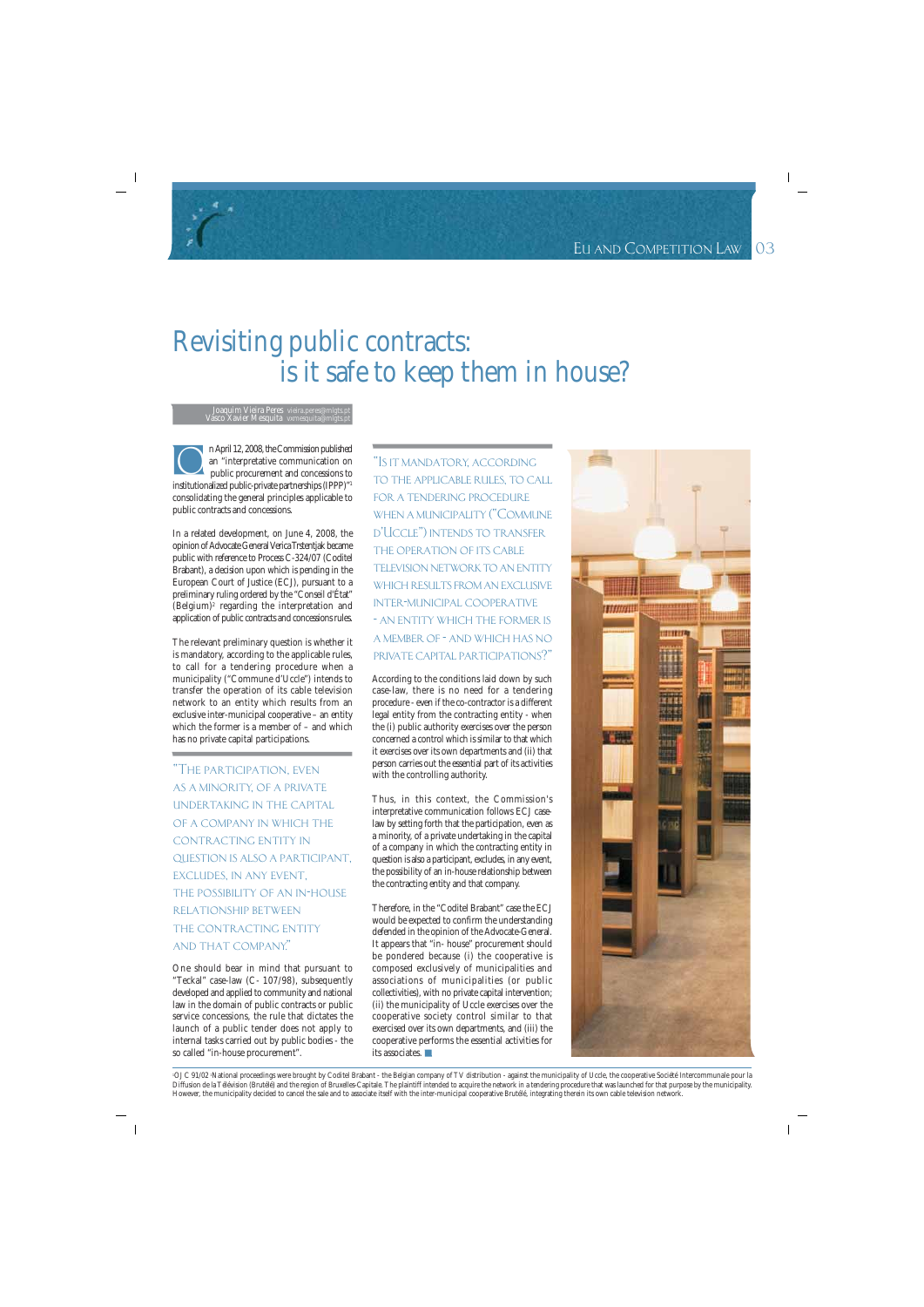

## Court of First Instance condemns consultancy firm for complicity in cartel

#### Margarida Rosado da Fonsec

n July 8, 2008 the Court of First Instance of the European Communities (Court) delivered an important judgment concerning the interpretation of the concepts of agreement and undertaking as provided for in Article 81 (1) EC. The judgment was delivered in case T-99/04, AC-Treuhand AG v. Commission, and dismissed the appeal brought by the Swiss consultancy firm Treuhand against the Commission's decision 2005/349/EC of 10 December 2003, which had concluded that the former, together with three producers of organic peroxides (chemicals used in the plastics and rubber industry) had formed and implemented a cartel on the European market, thereby infringing competition rules. O

"The Court considered that Treuhand had, inter alia, stored and concealed on its premises certain secret documents relating to the cartel, collected and treated certain information concerning the commercial activity of the three organic peroxide producers (having communicated to them the data thus treated) And completed logistical and clerical-administrative tasks associated with the organization of meetings between those producers

The Court considered that Treuhand had, inter alia, stored and concealed on its premises certain secret documents relating to the cartel, collected and treated certain information concerning the commercial activity of the three organic peroxide producers (having communicated to them the data thus treated) and completed logistical and

clerical-administrative tasks associated with the organization of meetings between those producers, such as the reservation of rooms and the reimbursement of their representatives' travel expenses. The Commission imposed a total amount of fines of 70 million euros upon the producers of organic peroxides and imposed a symbolic fine of 1,000 euros upon Treuhand, given the Commission's new policy when tackling cartels. The latter amount was not contested by the undertaking.

In the first plea (of five), Treuhand alleged infringement of the right of defence and of the right to a fair hearing by the Commission. Treuhand alleged that the Commission had failed to inform it, very early on in the investigation procedure, of the nature of and the reasons for the accusation made against it. Even though the Court has recognized that the Commission is required to inform the undertaking concerned when the first measure is taken in respect of an undertaking including in requests for information under Article 11 of Regulation No 17 (by referring, inter alia, to the subject matter and purpose of the investigation underway) - and that the Commission committed an irregularity, the latter was not capable of actually compromising the applicant's rights of defence in the procedure in question.

Particularly relevant is the assessment by the Court of the second plea presented by the appellant, in which it claimed that it could not be held liable pursuant to article 81 (1) EC, since it was not a contracting party in the cartel.

The Court undertook a literal, contextual and teleological interpretation of Article 81 (1) EC and concluded that the term 'agreement' is merely another way of indicating coordinated/collusive conduct which is restrictive of competition, or a cartel in the wider sense, in which at least two distinct undertakings participate after expressing their joint intention of conducting themselves on the market in a specific way. The Court stated that the relevant market where the undertaking that is the 'perpetrator' of the restriction of competition is active is not required to be exactly the same market as the one where that restriction is deemed to materialize.

"The Court considered THAT THE OBJECTIVE CONDITION FOR THE ATTRIBUTION OF VARIOUS ANTI-COMPETITIVE ACTS constituting the cartel as a whole to the undertaking concerned is satisfied WHERE THAT UNDERTAKING HAS CONTRIBUTED TO ITS implementation, even in a subsidiary, accessory or passive role"

As to the conditions in which the participation of an undertaking in a cartel constitutes an infringement of Article 81(1) EC, the Court considered that the objective condition for the attribution of various anti competitive acts constituting the cartel as a whole to the undertaking concerned is satisfied where that undertaking has contributed to its implementation, even in a subsidiary, accessory or passive role and that the subjective condition is satisfied by the manifestation of intention by the participating undertaking, which shows that it is in agreement, albeit only tacitly, with the objectives of the cartel.

Moreover the Court concluded that there was a sufficiently definite and decisive causal link between that activity of the appellant and the restriction of competition in the organic peroxide market. Furthermore, the Court found that, in the light of all the objective circumstances characterizing the applicant's participation, the applicant acted in full knowledge of the facts and intentionally when it made its professional expertise and infrastructure available to the cartel, in order to benefit from it, at least indirectly, in the course of implementing the individual agency agreements which linked it to the three organic peroxide producers.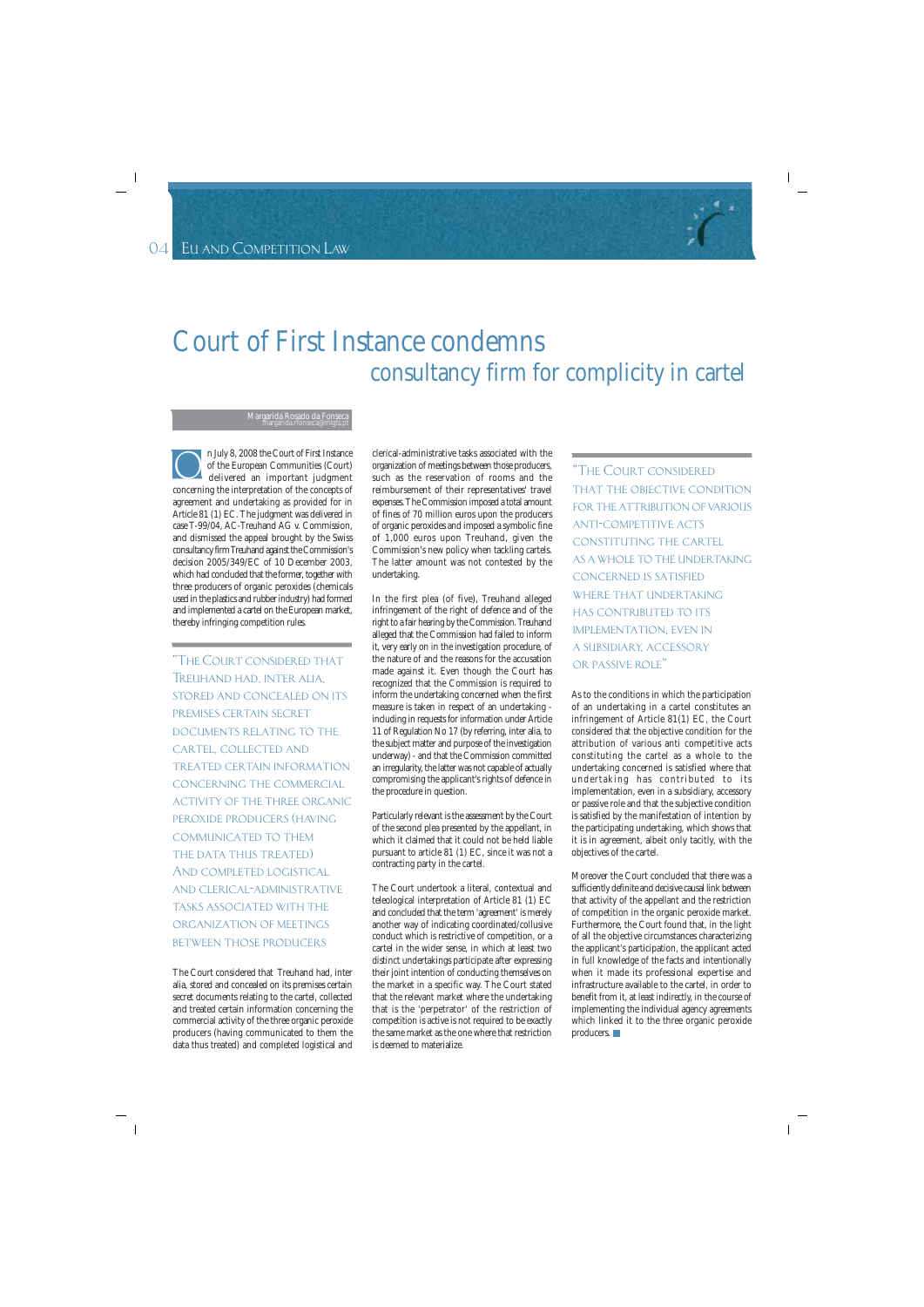## European Commission: Report on Competition Policy 2007

#### Gonçalo Machado Borg

n 16 June 2008 the Commission adopted its annual Report on Competition Policy for 20071 , which provides an overview of the main developments in the field. O

Regarding agreements between undertakings (article 81 ECT), the Report emphasizes the priority given to the investigation and sanctioning of hard-core cartels, with European or worldwide scope. In 2007 the Commission issued final decisions in eight cartel cases, fining 41 undertakings in an overall amount of EUR 3.334 million. The *Elevators and Escalators* case<sup>2</sup> saw the highest fines ever imposed for a cartel to date (EUR 992 million), as well as the highest fine for an individual company (EUR 477 million).

"The Commission's leniency programme has proved a major weapon in the investigation and punishment of cartels."

In the context of the enforcement of article 82 ECT, the seminal decision is the Commission's July 2007 decision sanctioning Telefónica - the Spanish incumbent telecoms operator - with a fine of EUR 151 million for abuse of a dominant position (margin squeeze between wholesale and retail prices in the market for broadband access services)<sup>3</sup>.

In respect of merger control, the Report mentions several developments in the course of 2007. As regards guidance on applying Community rules in this context, the Commission adopted a Consolidated Jurisdictional Notice under Council Regulation (EC) no. 139/2004 on the control of concentrations between undertakings<sup>4</sup> replacing the four previous Notices, from 1998, on the subject - and, towards the end of the year, a set of Guidelines on the assessment of nonhorizontal mergers.

As for specific transactions, although the Commission received 402 notifications in 2007, only one transaction was prohibited: the horizontal merger involving the proposed takeover by Ryanair of Aer Lingus, which would have combined the two leading airlines operating from Ireland<sup>5</sup>. In the communications sector, the acquisition of sole control, by SFR, over the broadband access, pay-tv and fixed telephony business of Télé2 France<sup>6</sup> also warrants a mention (the Commission approved the concentration subject to conditions to ensure effective competition in the French pay-tv market).

The Report also highlights the Commission's decision to the effect that the imposition of obligations by the Spanish energy regulator (CNE) regarding the acquisition of joint control over Endesa by Enel and Acciona (already cleared previously by the Commission<sup>7</sup>), constituted a breach of Article 21 of the EC Merger Regulation.

Regarding State aid, the Report mentions, among other aspects, the Commission's consultation on a draft General Block Exemption Regulation aimed at simplifying and consolidating the existing block exemptions<sup>8</sup>, as well as the progress made towards a swifter and more effective execution of decisions ordering recovery of illegal aid. In respect of regulated electricity tariffs, the Commission indicates that, in certain Member States (Italy, Spain and France) said tariffs could amount to State aid to large and medium-sized electricity consuming companies.

"In 2007, competition POLICY CONTINUED to improve the functioning of markets whilst protecting consumers and companies FROM ANTICOMPETITIVE conduct."

"Regarding State aid, the Report mentions, among other aspects, the Commission's consultation on a draft General Block Exemption Regulation aimed at simplifying and consolidating the existing block exemptions."

The Report further reviews sector developments in several fields of economic activity - including energy, financial services and electronic communications - noting the conclusion of various sector inquiries pursuant to Article 17 of Regulation (EC) no. 1/2003. The sector inquiry to the European gas and electricity markets acknowledged enduring high levels of market concentration and vertical integration and was followed by a Commission proposal for the adoption of various directives and regulations (proposal for a third liberalization package<sup>9</sup>). The final Report on the sector inquiry into European retail banking markets was also published, pointing to a conclusion that these markets remain fragmented along national lines.

In the electronic communications sector, two issues, among others, are emphasized: the adoption of a Regulation on international roaming services on mobile networks (Regulation (EC) no. 717/2007, of 27/6/2007) - which set a retail price cap for calls made or received abroad (Eurotariff) - and the new Commission Recommendation on relevant markets for the purposes of *ex ante* regulation (Commission Recommendation 2007/879/EC, dated 17.12.2007).

1 Report on Competition Policy 2007, available at http://ec.europa.eu/comm/competition/annual\_reports/. 2 Case COMP/E-1/38.823 - PO/Elevators and Escalators. 3 Case COMP/38.784 - Wanadoo España v.s. Telefónica. 'Available at http://ec.europa.eu/comm/competition/mergers/legislation/draft\_jn.html 'Decision adopted on 27.6.2007 in Case COMP/M.4439 - Ryanair/Aer Lingus. "Case COMP/M.4504 - SFR/Télé2 France. 'Decision adopted on 5.7.2007 in Case COMP/M.4685 - Enel/Acciona/Endesa. \*The final regulation was published recently: Commission Regulation (EC) no. 800/2008, OJ no. L 214 of 9.8.2008. 9 Available at http://ec.europa.eu/energy/electricity/package\_2007/index\_en.htm.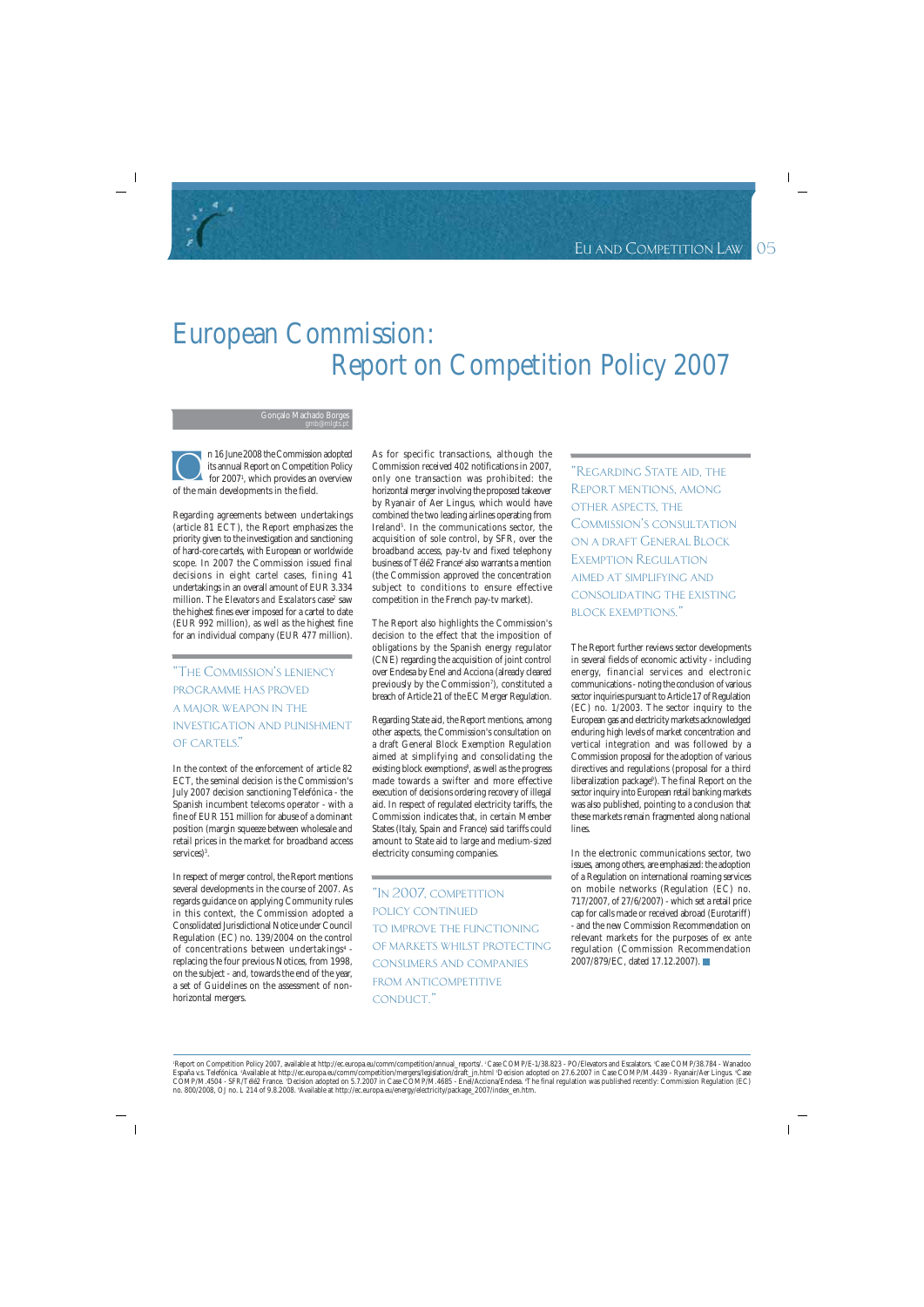

### European Commission Establishes Settlement Procedure for Cartels

Pedro de Gouveia e Melo pgmelo@mlgts.pt

he European Commission approved on 30 June 2008 a new settlement procedure for cartel cases, which allows companies under investigation to acknowledge their participation in a cartel in exchange for a 10% reduction in the fine imposed by the Commission. "Cartels" - agreements between two or more competing companies which have as their object or effect the restriction of competition through practices such as price fixing or market partitioning - are prohibited by Article 81 of the EC Treaty and companies involved are liable for fines of up to 10% of the annual turnover of the whole economic group<sup>1</sup>. T

"The new procedure aims at simplifying the proceedings before the Commission and at reducing the number of judicial appeals. This procedure also complements the "Leniency Program", and a given company can be rewarded under both programs."

The new procedure, which is contained in the implementing regulation detailing the Commission's investigative powers and in a specific interpretative notice2 , aims at simplifying the proceedings before the Commission and at reducing the number of judicial appeals, thereby improving the effectiveness of the Commission's enforcement measures. This procedure also complements the "Leniency Program" under which companies can obtain full immunity from, or a significant reduction in, fines if they voluntarily produce evidence to trigger or advance the Commission's investigation. A given company can be rewarded under both programs if the cooperation provided qualifies under the applicable Commission notices<sup>3</sup>.

#### The Procedure

The Commission may explore the parties' willingness to engage in settlement discussions in any cartel case it deems to be relevant. The Commission will usually contact the parties after analysing the evidence collected during the investigation when it is in a position to draft a statement of objections. For this reason, the settlement process is not an investigative tool (as is the Leniency Program), but rather a way to close cartel cases more quickly through admissions from the parties under investigation.

If the parties express interest in engaging in settlement discussions, the Commission will initiate bilateral contacts with the settlement candidates, in which the envisaged objections and the potential fine is discussed.

Following these discussions if the parties are willing to accept the Commission's position, they must submit a formal request to settle, acknowledging their liability for the infringement, indicating the maximum amount of the fine which they would accept and confirming that their rights of defence have been respected.

The Commission will subsequently draft a simplified statement of objections, and settling parties will be given a deadline of at least two weeks to confirm that the content of its settlement proposals is reflected in the statement of objections. The Commission may then issue a simplified infringement decision, rewarding the cooperation of the settling parties with a 10% reduction in the fine to be imposed $^{\rm 4}.$ 

The Commission retains a broad margin of discretion during the procedure to initiate or to discontinue settlement discussions, as well as to reflect or not in the statement of objections any settlement proposal or, even if it does so, to depart from its "preliminary position" and not endorse the parties' proposal as long as the parties are allowed to exercise their rights of defence.

"The settlement process is not an investigative tool (as is the Leniency Program), **BUT RATHER A WAY TO CLOSE** cartel cases more quickly through admissions from the parties under investigation."

Confession of the infraction may entail serious negative consequences for the parties, insofar as settlement submissions may be used in followon private litigation brought by the alleged victims of the cartel. Therefore, in order to assure that sufficient incentives to settle are available, documents on the settlement discussions are not in principle accessible to third parties and the settlement submission may be orally presented to the Commission if so requested by the parties.

#### **COMMENT**

The development of a settlement program for cartel participants is a welcome step to the extent that it simplifies the administrative procedure and may contribute to improving the most effective use of the Commission's resources. However, the effectiveness of the new program is not guaranteed: during settlement discussions companies do not have a precise indication of the fine that the Commission is likely to impose, and the latter has considerable discretion to accept or reject a settlement submission. On the other hand, bearing in mind the additional judicial exposure for companies admitting to involvement in a cartel, a reduction of merely 10% in the fine to be imposed might not provide enough of an incentive for the companies to engage in settlement negotiations.

<sup>&#</sup>x27;See Article 23 of Council Regulation (CE) No. 1/2003 of 16 December 2002, on the implementation of the rules on competition laid down in Articles 81 and 82 of the Treaty, OJ L 1, 04.01.2003, p.1. 'See Commission Regulation (EC) No 622/2008 of 30 June 2008 amending Regulation (EC) No 773/2004, as regards the conduct of settlement procedures in cartel cases , OJ L 171, 1.7.2008, p. 3, and Commission<br>Notice on the conduct 1/2003. OJ C 210, 1.09.2006, p. 2.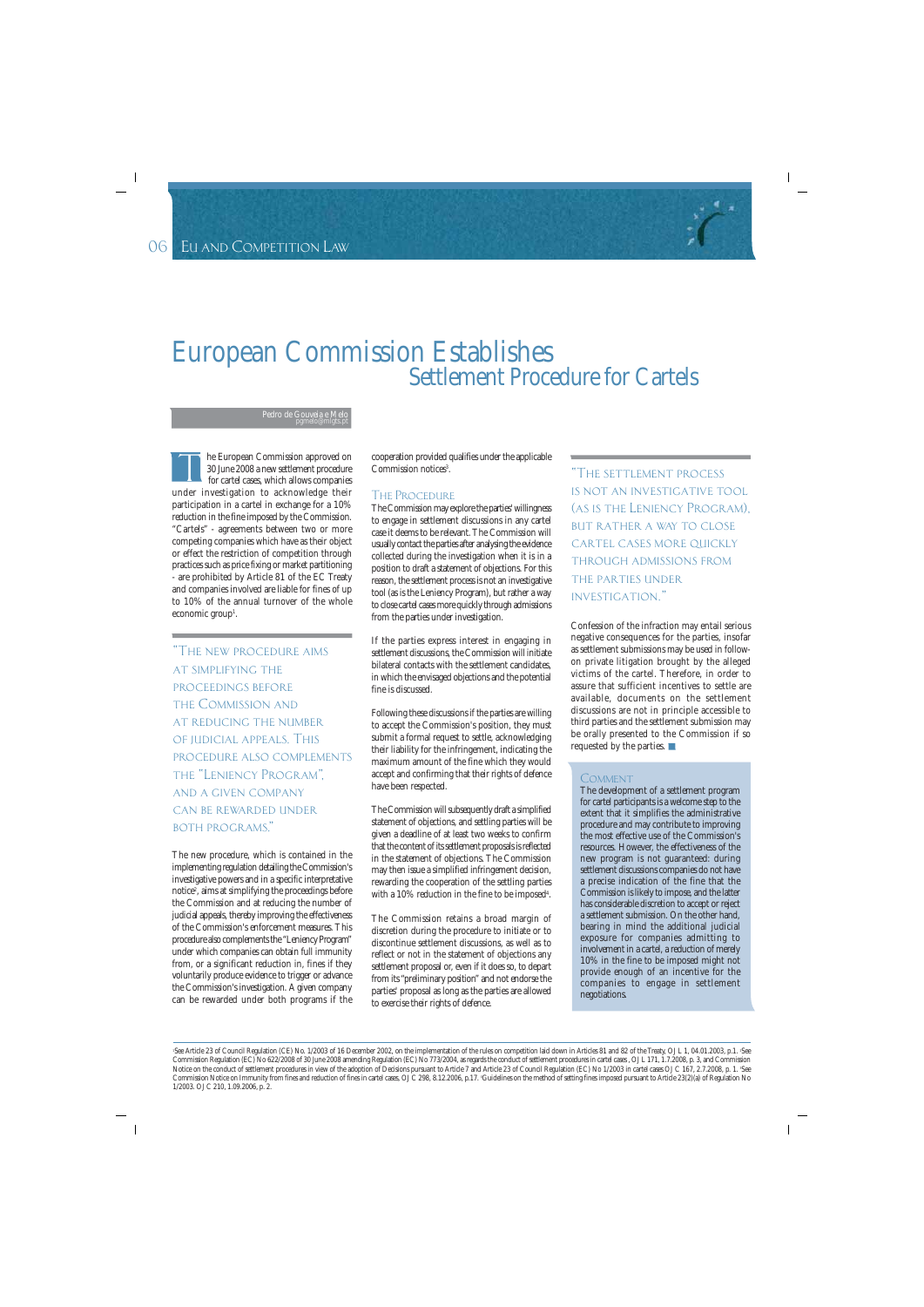### Court of Justice declares that the recovery of stranded costs in the electricity sector in the Netherlands may violate EC law

Luís do Nascimento Ferreira

n July 17 2008 the European Court of Justice (**ECJ** or **Court**) issued an important judgment that concentrates on the difficult balance between the implementation of the internal market for electricity and the measures aiming at recovering the costs incurred by electricity companies before the opening of the markets<sup>1</sup>. These costs are normally called "non recoverable costs" or "stranded costs", due to the fact that the amounts involved are not recoverable in a market open to competition. O

The judgment concerns a preliminary ruling referred to the ECJ by a Netherlands court in the course of a national proceeding between an electricity distributor, Essent Netwerk Noord B.V. (**Essent**) whose share capital at the time was fully held by public bodies, and one of its industrial customers, Aluminium Delfzijl B.V. (**Aldel**).

Thus, at a time when the liberalization of the sector concerned had yet to be completed, Dutch electricity producers made a number of long-term investments partially required by public authorities in connection with energy and environmental policies. As liberalization was imminent², the national legislation authorized the recovery of those stranded costs by means of a payment to be made by the distribution companies to the generators3 . This payment was to be financed through an increase in the electricity tariffs that the distribution grid operators charged to certain categories of customers, expressed in a surcharge on the amounts of electricity distributed to the customers' installations4 .

"Following settled case-law, the Court assessed whether or not those restrictions were justified by reasons laid down in article 58 of the EC TREATY OR BY OVERRIDING reasons in the public interest." The dispute in the main proceedings involves an action brought by Essent against Aldel, as a result of the amounts of electricity that the first distributed to the latter during part of the period in reference, for which it intended to charge the mentioned supplemental tariff. Aldel contested the payment of the sum destined to amortize the stranded costs and claimed that this legal system was incompatible with Community law. In those circumstances the national court decided to question the Court on the compatibility of this system with three sets of Community rules: free movement of goods, tax provisions and State aids<sup>5</sup>.

"The Court points out that fundamental rights (free movement of capital and establishment) may be restricted by national measures."

The first two sets of rules concern essentially the same matter of law. Articles 25 EC and 90 EC, which lay down, respectively, a prohibition on customs duties and charges having an equivalent effect and on discriminatory internal taxation, complement each other in pursuing the objective of prohibiting any national fiscal measure that is capable of discriminating against products originating in or destined for other Member States.

In this particular case the ECJ sustained, consistently with the opinion of the Advocate General, that in case the disputed surcharge is levied both on the electricity generated in the Netherlands and on that imported from other Member States $^6$ , the imposition of that surcharge is contrary to Articles 25 EC and 90 EC, because the revenue derived thereof is intended to benefit the national producers of electricity alone.

In our opinion the Court has rightly pointed out that the essential in this case was the "destination of the amount imposed" and not the "structure

"From a State aid viewpoint, WE THINK THE COURT SHOULD have gone further into this complex question, considering whether the su pplement in question involved the use of "State resources" for the purposes of Article 87 EC."

and method of collection". In fact, even where the surcharge could be said to be formally neutral, i.e., applied indiscriminately to domestic and imported electricity, the breach of EC law derives from the exclusive allocation of surcharge revenues to producers established in the Netherlands.

From a State aid viewpoint, we think the Court should have gone further into this complex question, considering whether the supplement in question involved the use of "State resources" for the purposes of Article 87 EC, although we recognize that the outcome of the Court's solution is in line with previous Community case law<sup>7</sup>.

Basically the Court concluded that the surcharge collected by Essent from Aldel, the revenue from which was destined to be subsequently delivered to the national electricity producers, involved the transfer of State resources, given that Essent was a public undertaking and the amounts concerned were under public control and therefore available to the national authorities.

The Court, however, left leeway for the national court to decide whether the amounts concerned confer an effective advantage on the national producers or if, on the contrary, they only represent compensation for the services provided by these undertakings in order to discharge public service obligations.

'Case C-206/06, *Essent Netwerk and o.*, available at http://curia.eu. \*As a result of the approval of Directive 96/92/EC of the European Parliament and of the Council, 19.12.1996, concerning<br>(*Elektrictietse)* and the tra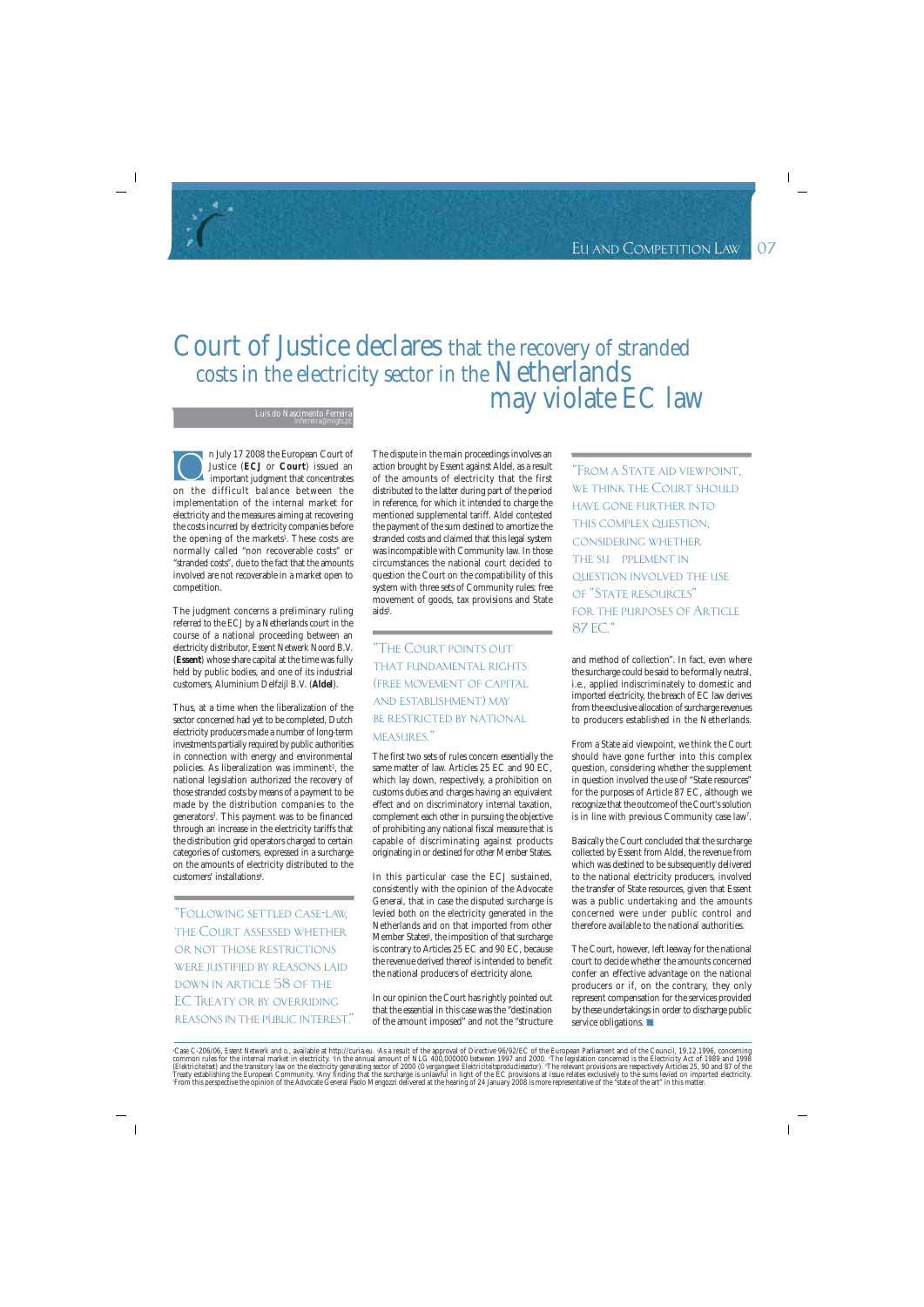

### Court declares Spanish restrictions on energy mergers contrary to Community Law

#### Mónica Pinto Candeias mpcandeias@mlgts.pt

he National Energy Commission (NEC) was created in 1998 and is the regulatory body responsible for Spain's energy system. The goals of the NEC include ensuring both the existence of effective competition in Spain's energy system and its transparent functioning for the benefit of all agents and consumers. **T** 

Along with these objectives, since 2006, the NEC is also responsible for authorising the acquisition of certain shareholdings in undertakings which carry on regulated activities in the energy sector and similarly acquisitions of assets necessary to carry on such activities. This system of prior authorisation has been applied by Spain in particular to E.ON's public takeover offer for Endesa and to Acciona's and Enel's bid for Endesa.

"This system of prior authorisation has been applied by Spain in particular to E.ON's public takeover offer for Endesa and to Acciona's and Enel's bid for Endesa."

Having ordered Spain to withdraw such condition as it violates EU laws, notably articles 56 and 43 of the EU Treaty - free movement of capital and free movement of establishment - the European Commission decided to bring infringement proceedings before the European Court of Justice in April 2007.

In the Judgement of July 171 , the Court ruled that the Spain's system of prior authorisation of acquisitions in the energy sector was contrary to EU law as it limits fundamental rights. Firstly, the system constitutes a restriction on the free movement of capital insofar as it impedes investors, others than those established in Spain, from acquiring shareholdings in Spanish undertakings operating

"The mere acquisition of shareholdings in undertakings which carry on regulated activities in THE ENERGY SECTOR AND THE mere acquisition of assets necessary to carry on THOSE ACTIVITIES CANNOT BE considered in themselves as a genuine and sufficient threat to the security of supply."

in the energy sector. This system, the ECJ concludes, is liable to prevent or to limit the acquisition of shareholdings in those undertakings. In addition, the system restricts the freedom of establishment. Following settled case-law, the Court assessed whether or not those restrictions were justified by reasons laid down in article 58 of the EC Treaty or by overriding reasons in the public interest, such as public safety, and within the limits of Treaty, i.e., securing the attainment of the objective pursued and being proportionate to that objective.

Referring to settled case-law, the Court points out that fundamental rights (free movement of capital and establishment) may be restricted by national measures justified on grounds related to public safety to the extent that there are no Community harmonising measures to ensure protection of that interest. Regarding the security of energy supply, the Court considers that harmonisation process is not complete and it recognises that the objective of guaranteeing the security of energy supply may constitute a public safety reason.

However, to be lawful, the restriction is required to attain the objective pursued and to be proportionate. In addressing these points, the Court states that public safety may be invoked only if there is a genuine and sufficiently serious threat to a fundamental interest of society. Moreover, the mere acquisition of shareholdings in undertakings which carry on regulated activities in the energy sector and the mere acquisition of assets necessary to carry on those activities cannot be considered in themselves as a genuine and sufficient threat to the security of supply. On the other hand, as referred to by the European Commission, the regime of prior authorization is not suitable for securing the attainment of the objective sought by the Spanish law; the security of energy supply.

The Court concludes that the system of prior authorisation is not proportionate to the objective of ensuring security of energy supply as it does not limit the NEC's power to refuse the acquisition of shareholdings or assets, nor to subject them to certain conditions, solely to secure energy supply. On the contrary, the system allows the NEC to take into account other objectives of energy policy than security of energy supply.

Finally, and following previous case-law, the Court notes that a system of prior authorisation must be based on criteria which are objective, non-discriminatory and available in advance to the undertakings concerned. In addition, all persons affected by such measures must have legal remedies available to them. In the present case, given that the provisions which empower the NCE to refuse authorisation or to impose conditions are drafted in general and imprecise terms, the Court considers that the discretion given to the NCE renders difficult for courts to review, thus entailing a risk of discrimination. The ruling was welcomed by Internal Market Commissioner Charlie McCreevy as confirmation of the "consistent line that special rights have no place in the internal market"2 . It also gives a clear signal to other Member States that the European Commission has firm intentions to abolish restrictions to the free movement of capital and/or establishment, notably in such sensitive area as the energy sector in which the creation of a single market has suffered several setbacks and delays.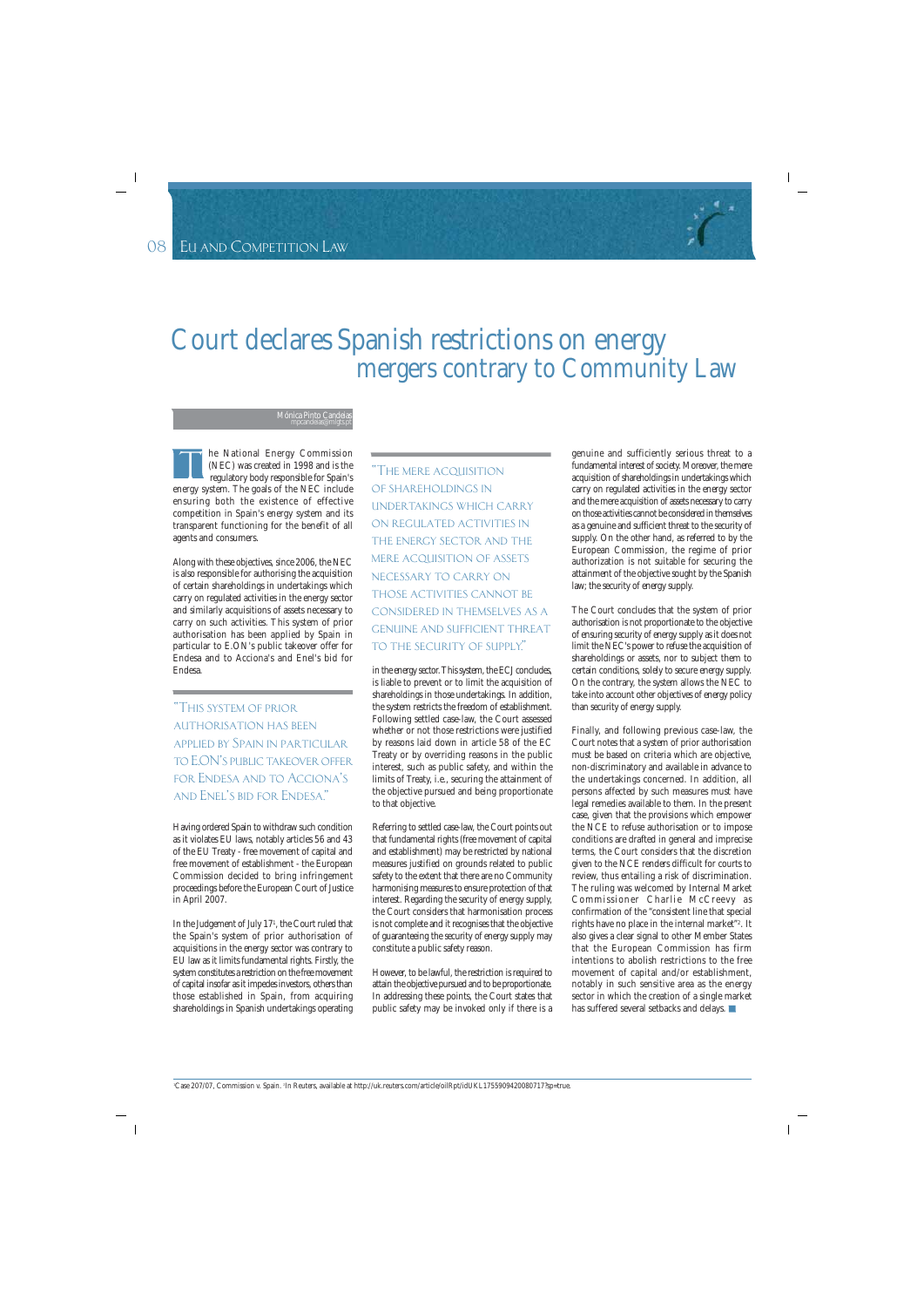# Never ending story? - Sony/BMG saga continues

Cláudia Coutinho da Costa

he European Court of Justice (ECJ)<sup>1</sup> has set aside a judgment of the Court of First Instance  $(CFI)^{z}$  which annulled the European Commission's (Commission) decision3 clearing unconditionally a proposed concentration by which Sony Corporation of America (Sony) and Bertelsmann AG (Bertelsmann) acquired joint control of the joint venture company Sony BMG. T

#### BACKGROUND TO THE CASE *The Commission's Decision*

On 9 January 2004 Sony and Bertelsmann submitted a filing to the Commission in which the two companies proposed the creation of a joint venture, combining their global recorded music businesses. On 24 May 2004 the Commission sent a statement of objections to the parties, in which it provisionally concluded that the concentration was incompatible with Community Law, since it would, *inter alia*, strengthen a collective dominant position, (i.e., enhance the ability to impose higher prices) in the recorded music market.

### "The Commission, due to the complexity of the activities performed by the players involved in the merger, decided to open an in-depth market investigation."

After hearing the parties, the Commission adopted a "fundamental U-turn" position and cleared the concentration without conditions or obligations (Decision). The Commission observed that the absence of a collective dominant position could be inferred from *(i)* the heterogeneity of the product concerned, *(ii)* the lack of transparency of the market and *(iii)* the absence of retaliatory measures among competitors.

The Independent Music Publishers and Labels Association (Impala), an international association of independent music production, a ppealed to the CFI seeking an annulment of the Decision.

#### *The CFI's judgment*

The CFI annulled the Commission's decision, considering that it was vitiated by manifest errors of assessment and was insufficiently reasoned. It held that the Commission failed to demonstrate both the absence of a pre-existing collective dominance and the creation or strengthening of such position as a result of the concentration. It is worth noting the CFI's obiter dictum, suggesting that the Airtours test for collective dominance<sup>4</sup> may "*be established indirectly on the basis of what may be a very mixed series of indicia and items of evidence relating to the signs, manifestations and phenomena inherent in the presence of a collective dominant position*"5 .

The CFI further pointed out that the Commission superficially examined the creation of a post-merger collective dominance and could not have correctly relied on past information such as the absence of evidence that previous retaliatory measures had been used nor on the lack of transparency of the market to conclude that such position would not arise as a result of the concentration.

As a consequence of this ruling two parallel procedures occurred: *(i)* complying with the judgment, the concentration was re-notified to the Commission, re-assessed under current market circumstances and cleared once again<sup>6</sup>; *(ii)* Sony and Bertelsmann also brought an action before the ECJ seeking the annulment of the CFI's judgment.

#### The ECJ's ruling

Contrary to the Opinion of Advocate General Kokott7 , the ECJ set aside the judgment of the CFI without, however, giving a ruling itself and referred the case back to the CFI.

The ECJ criticised the CFI's judgment on a

"Regarding the horizontal effects, the Decision recognizes that DoubleClick is not active in the market for the provision of online space."

certain number of points, and considered that it had committed errors of law, identified as follows:

- (i) Treatment of certain conclusions of the statement of objections as settled, whereas this document is procedural and preparatory<sup>8</sup>.
- (ii) Improper consideration of documents submitted by Impala on a confidential basis, since the Commission itself could not have used them for the purposes of adopting the decision, by reason of their confidential nature.
- (iii) Misconstruction of the legal criteria applicable to a collective dominant position arisin from tacit coordination. The ECJ held that the assessment of the relevant criteria in that regard, including the transparency of the market in question, should not be undertaken in an isolated and abstract manner, but should be carried out using the mechanism of a *hypothetical tacit coordination* as a basis.

Finally it should be noted that the ECJ confirmed that there is no general presumption that concentrations are compatible with the common market. Accordingly, the Commission does not benefit from different standards of proof when approving or prohibiting a merger. Furthermore, the ECJ clarifies that a decision may be annulled on the grounds of inadequate reasoning of the Commission.

### **CONCLUSION**

The success of Sony/BMG is not yet definitive: first, the ECJ has not ruled upon the case itself and instead referred it to the CFI for re-assessment; second, Impala appealed against the second decision of the Commission. Furthermore, following the ECJ's ruling, the Commission received on 8 August a filing by which Bertelsmann is selling its stake in Sony BMG to Sony9 . The Commission cleared this transaction on 15 September. Sony BMG is, therefore, fully owned by the Sony Group.

'Case C- 413/06 - *Bertelsmann and Sony Corporation of America v. Impala,* judgment of 10 July 2008, nyr. 'Case T- 464/04 - *Impala v. Commission*, judgment of 13 July 2006, [2006] ECR II-2289.<br>'Commission C (2004) 2815 o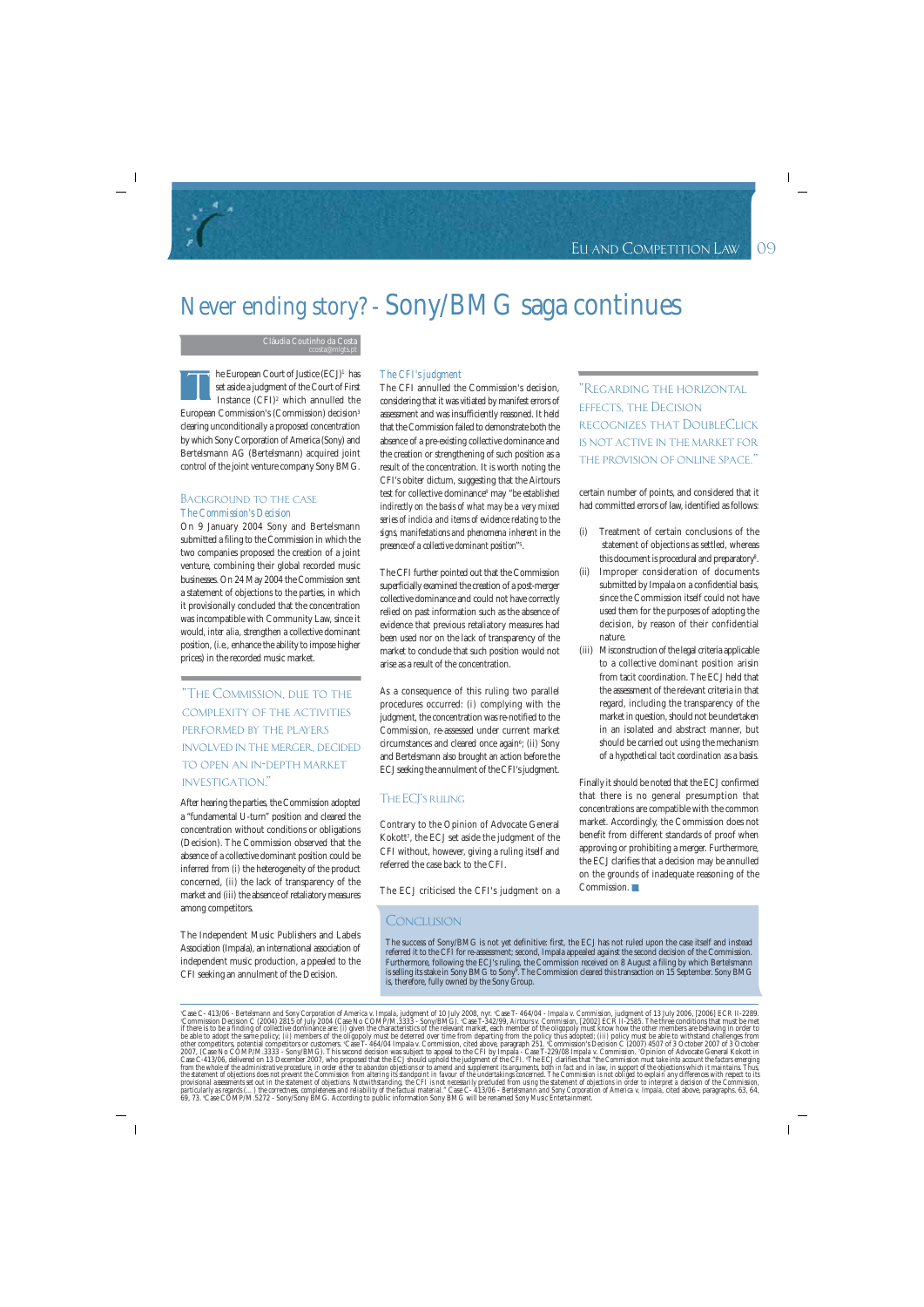## European Commission approves one of the biggest Mergers ever in the Internet Industry

Carlos Montenegro da Conceição

n March 11, 2008, the European Commission cleared<sup>1</sup>, under the provisions of the EC Merger Regulation, the USD 3.1 billion takeover of DoubleClick Inc. (**DoubleClick**) by Google Inc. (**Google**). This concentration resulted from the acquisition of all the shares of Click Holding Corp. (parent company of DoubleClick) by Google. The Commission, after a phase II investigation, considered the merger compatible with the common market. I

**Google** operates the world's most popular internet search engine, which provides search mechanisms for end users free of charge and also offers online advertising space on websites as well as on affiliated websites (as a publisher and as an intermediary with its advertisement network - Ad Sense). The main competitors in search advertising are Yahoo! and Microsoft. In addition, the company started, recently, to provide video content through the acquisition of YouTube.

**DoubleClick** is a global player in selling advertisement servings, management and reporting technology to website publishers and to advertisers and agencies.

Hence, the Commission assessed the overall online advertising market within the European Economic Area (EEA) and the market for the provision of display advertisement serving technology for advertisers and publishers to be at least EEA wide in scope.

The Commission, due to the complexity of the activities performed by the players involved in the merger, decided to open an in-depth market investigation. In the phase II investigation its competitive assessment centred on two issues: the horizontal effects and the non-horizontal effects of the merger.

Regarding the **horizontal effects**, the Decision recognizes that DoubleClick is not active in the market for the provision of online space and nor does Google provide advertisement serving tools on a stand-alone basis. Furthermore, the Commission considers that even if DoubleClick remains an autonomous entity and becomes a potential competitor in the intermediation market, the merger does not affect this market, as the presence of a number of players would continue to assure competition in the online intermediation advertising services market. Based on these arguments, the Decision establishes that both companies do not exercise considerable competitive constraints.

In relation to the **non-horizontal effects of the merger**, and specifically in what regards the nonhorizontal relationships between the parties, the major competitive issues resulted: *(i)* from DoubleClick´s market position in advertisement serving, and the effect that Google's control over DoubleClick´s tools could have in terms of the cost-effect of advertisement serving for other intermediaries; *(ii)* from Google's market position

in search advertising and/or online advertisement intermediation services, where this company could allegedly have forced purchasers of search advertisement space or intermediation to also acquire Double-Clicks tools; and *(iii)* from the apparent foreclosure effect caused by DoubleClick and Google´s assets, in particular the databases that both companies have and could develop on customer online behaviour.

Attending to all these questions, the Commission concluded that the publishers and advertisers/ /advertisements networks - customers - may choose from a number of credible and financially strong vertically integrated competitors, such as, for instance, Microsoft, Yahoo! or AOL. The strong market position of Google in search advertising and/or online ad intermediation services was not considered relevant and it was found that it was not possible to assess if the merged entity would be able to impose contractual changes on its customers and subsequently permit the cross use of their databases in the future.

In conclusion, the EU Commission decided that the two relevant markets - online advertising intermediation and advertisement serving - would not suffer any major competitive constraints from the merger. Consequently the transaction was approved.

### Jacques Delors prize 2008 awarded to lawyer from MLGTS European Union and Competition Law team

### Mariana de Sousa e Alvim msalvim@mlgts.pt

ariana de Sousa Alvim was recently awarded a prize for outstanding academic research in the area of European Union Studies by the Jacques Delors Centre, sponsored by the Portuguese Central Bank and by the Calouste Gulbenkian Foundation. The prize was awarded for the academic study "The interim judicial protection of private parties within EC Law" and was conferred in a ceremony, chaired by the Portuguese Secretary of State for European Affairs, held at the Palácio das Necessidades in Lisbon, on June 30, 2008. M



Mariana de Sousa Alvim

1 See http://ec.europa.eu/comm/competition/mergers/cases/decisions/m4731\_20080311\_20682\_en.pdf (10.09.2008).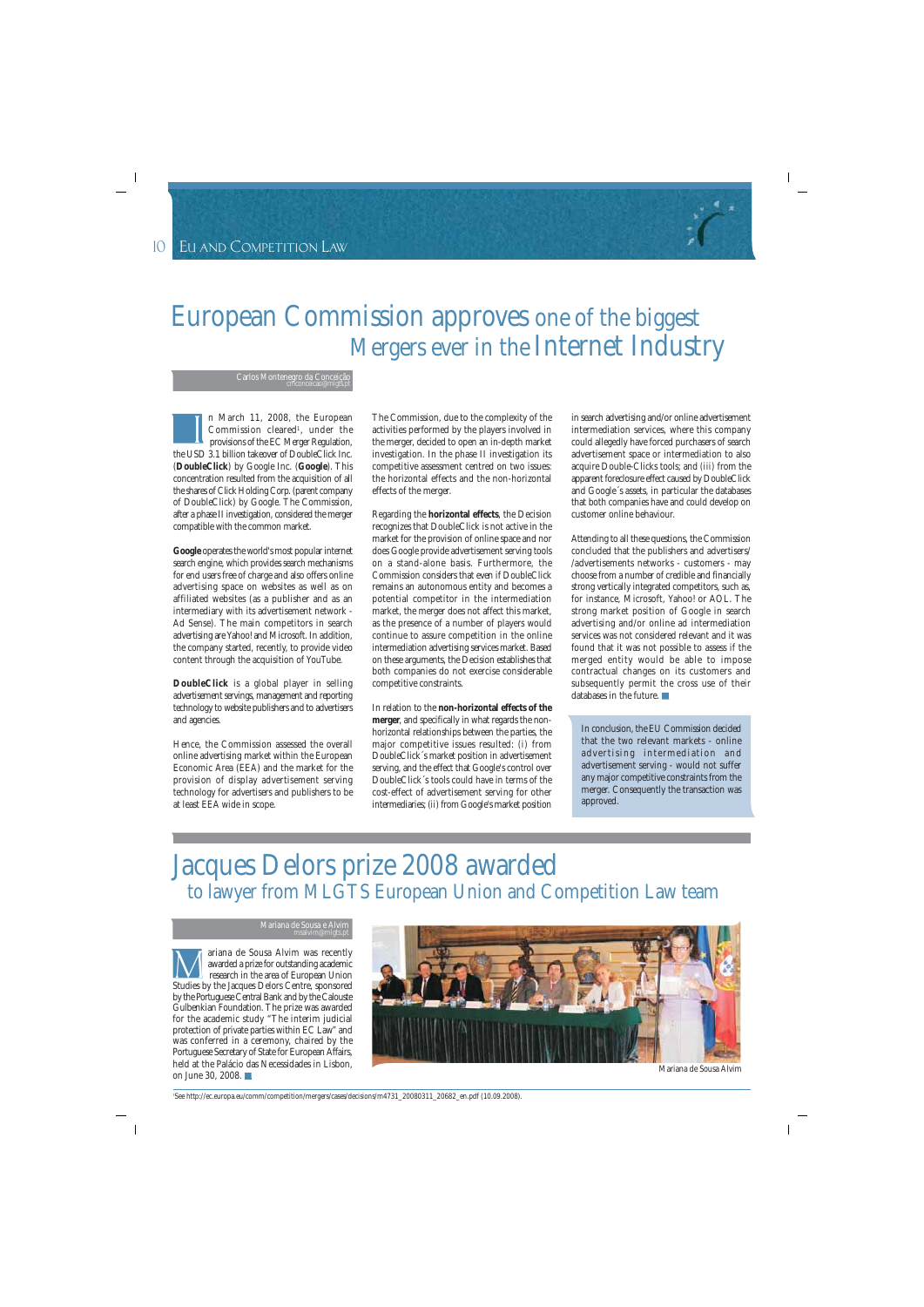### Competition Authority imposes a fine of EUR 2.1 million upon PT Comunicações for Abuse of a Dominant Position

#### Alberto Saavedra asaavedra@mlgts.pt

n September 1, 2008, the Competition Authority Council announced that it had imposed a fine of EUR 2.1 million on PT Comunicações for breach of Article 6 (1) and (2) and Article 4 (1) c) and e) of the Law on Competition (Law n.º 18/2003 of 11 June) and Article 82 of the Treaty establishing the European Community. The abuse of a dominant position by PT Comunicações consisted in the definition and application of a system of discounts on the prices of leased lines charged by this company between the period March 2003 to March 20041 . O

The calculation of the fine took into account as attenuating circumstances the duration of the abuse, which ceased after a year, and the previous non-opposition of "ICP-ANACOM", the regulator, supervisor and representative of the communications sector in Portugal, to the implementation of the referred system of discounts. As an aggravating circumstance the fine reflected the appreciable effect of the abusive practice on trade between Member States.

### Change to appeal court structure in competition matters

#### Inês Gouveia igouveia@mlgts.pt

his past August, a new legal structure of court organization and operation was approved (Law n.º 52/2008 of 28 August), bringing about important changes to Portuguese competition law rules concerning appeals against decisions in competition law matters. T

The modifications are based on a decentralized system of jurisdiction whereby the (specialized) commercial sections of the lower courts are given the power - previously conferred only upon the Lisbon Commercial Court - to hear appeals of decisions issued by the Portuguese Competition Authority in sanctioning proceedings and in administrative proceedings as well as appeals against (extraordinary) ministerial decisions approving a concentration.

Taking into consideration the experimental regime adopted for the application of Law n.º 52/2008, the modifications referred to above shall enter in force on 2 January 2009 but shall apply only to selected districts during an experimental period lasting until 31 August 2010.

### European Commission adopts a new Communication on State aid for railway undertakings

#### Mariana de Sousa e Alvim msalvim@mlgts.pt

he European Commission Communication on State aid for railway undertakings has now been published in the EU Official Journal of July 22, 2008. These guidelines set out the interpretation of Articles 73 and 87 EC in relation to the public funding of European railway operators. **T** 

### "This initiative is adopted in the context of the legislative process of opening up railway transport to competition."

This initiative is adopted in the context of the legislative process of opening up railway transport to competition. The guidelines are also part of the framework of the modernisation of State aid policy as implemented by the Commission's Action Plan on State Aid of June 7, 2005 [*see* "Less and better targeted State aid: a road map for State aid reform 2005-2009", SEC (2005)795].

Through the adoption of these guidelines, the Commission aims to recognise, from within a balanced perspective, the specific features of railway transport, whilst at the same time moving the sector towards convergence with the general State aid rules applicable to all economic sectors opened up to competition in the European common market.

## Draft form for notification of concentrations is submitted to public consultation

### Margarida Rosado da Fonseca

n May, 15 2008 the Competition Authority launched a public consultation on the proposed amendment to the notification form of concentrations (enclosed to Regulation 2/E/2003, of the Council of the Authority). This is a welcome development as the specificities of the Portuguese legal framework concerning merger control would benefit from enhanced clarification of the information required in the Form and the striking of a careful balance O

between the need to provide thorough information and the burden imposed on the notifying parties: the time-limit for submitting the notification is 7 working days and one of the two alternative criteria that result in mandatory notification is the 30% market share threshold, which gives rise to legal uncertainty in many cases. The proposed draft has the advantage of improving systematization of the required information but the disadvantage of widening the scope and complexity of that same information.

"The proposed draft has the advantage of improving systematization of the required information but the disadvantage of widening THE SCOPE AND COMPLEXITY of that same information."

1 See Press Release n.º 15/2008 (only available in Portuguese) \_ Autoridade da Concorrência condena a PT Comunicações por Abuso de Posição Dominante: http://www.concorrencia.pt/download/comunicado2008\_15.pdf.